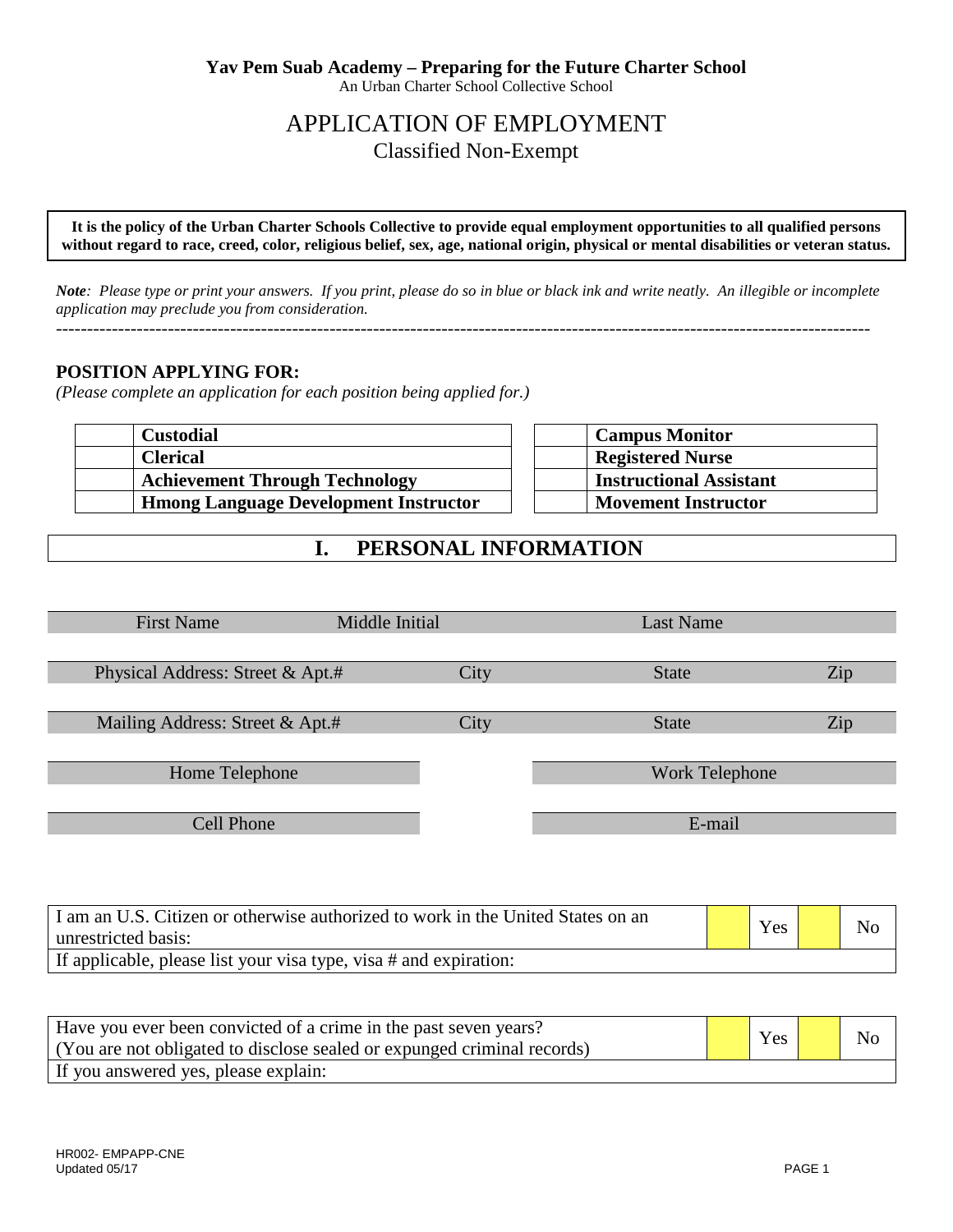# **II. EDUCATION & TRAINING**

#### **PLEASE ATTACH A RESUME DEMONSTRATING YOUR EXPERIENCE AND EXPERTISE IN THE JOB YOU ARE APPLYING FOR. LIST YOUR PREVIOUS POSITIONS ACCORDING TO THEIR RELEVANCE WITH EMPLOYMENT AT THIS SCHOOL.**

### **Schools Attended**

| High School / College Name | Degree | Date Degree<br>Completed | # of<br>Units | Major | Minor | Special<br>Honors or<br>Awards |
|----------------------------|--------|--------------------------|---------------|-------|-------|--------------------------------|
|                            |        |                          |               |       |       |                                |
|                            |        |                          |               |       |       |                                |
|                            |        |                          |               |       |       |                                |

#### **III. EMPLOYMENT HISTORY**

*Please attach your resume if it contains information not reflected in this application form.*

| <b>Employer Name</b>                                  |               |
|-------------------------------------------------------|---------------|
| <b>Address</b>                                        |               |
| <b>Position title</b>                                 |               |
| <b>Assignment type</b><br>(P/T, F/T, Sub, Perm, Temp) | <b>Salary</b> |
| Dates Employed (From/To):                             |               |
| <b>Duties</b>                                         |               |
| <b>Supervisor Name &amp; Phone</b>                    |               |
| <b>Reason(s)</b> for Leaving                          |               |

| <b>Employer Name</b>                                  |               |
|-------------------------------------------------------|---------------|
| <b>Address</b>                                        |               |
| <b>Position title</b>                                 |               |
| <b>Assignment type</b><br>(P/T, F/T, Sub, Perm, Temp) | <b>Salary</b> |
| <b>Dates Employed (From/To):</b>                      |               |
| <b>Duties</b>                                         |               |
| <b>Supervisor Name &amp; Phone</b>                    |               |
| <b>Reason(s)</b> for Leaving                          |               |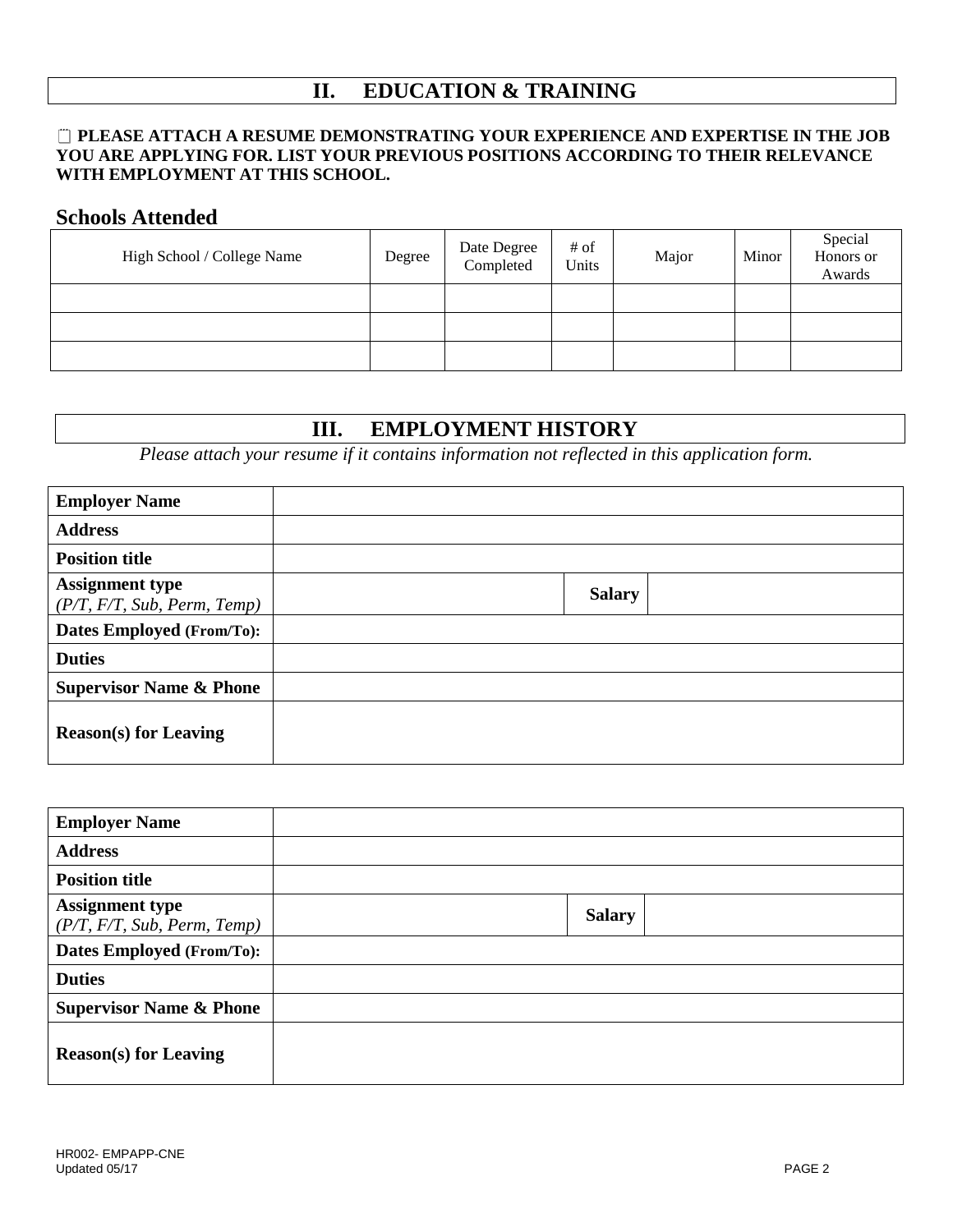### **EMPLOYMENT HISTORY-Continued**

| <b>Employer Name</b>                                  |               |  |
|-------------------------------------------------------|---------------|--|
| <b>Address</b>                                        |               |  |
| <b>Position title</b>                                 |               |  |
| <b>Assignment type</b><br>(P/T, F/T, Sub, Perm, Temp) | <b>Salary</b> |  |
| Dates Employed (From/To):                             |               |  |
| <b>Duties</b>                                         |               |  |
| <b>Supervisor Name &amp; Phone</b>                    |               |  |
| <b>Reason(s)</b> for Leaving                          |               |  |

*Insert additional lines as needed.*

# **REFERENCES**

List the name, title, relationship, and phone number of three professional references who can tell us about your abilities and work ethics. One of the three must be the name of a current or former supervisor.

| Name: | Title | Relationship | Phone number |
|-------|-------|--------------|--------------|
|       |       |              |              |
| ٠.    |       |              |              |
| ັ.    |       |              |              |

# **IV. INFORMATION RELATED TO THE POSITION**

**A. How did you hear about this job?**

|                                                                                      |  | Have not read it yet.                                 |
|--------------------------------------------------------------------------------------|--|-------------------------------------------------------|
| <b>B.</b> As of today, describe your familiarity with                                |  | Skimmed it.                                           |
| the Yav Pem Suab Academy charter petition<br>approved by the Sacramento City Unified |  | Read it cover to cover.                               |
| <b>School District Board of Education:</b>                                           |  | Read thoroughly the section on the education plan.    |
|                                                                                      |  | Read thoroughly the section on employee expectations. |